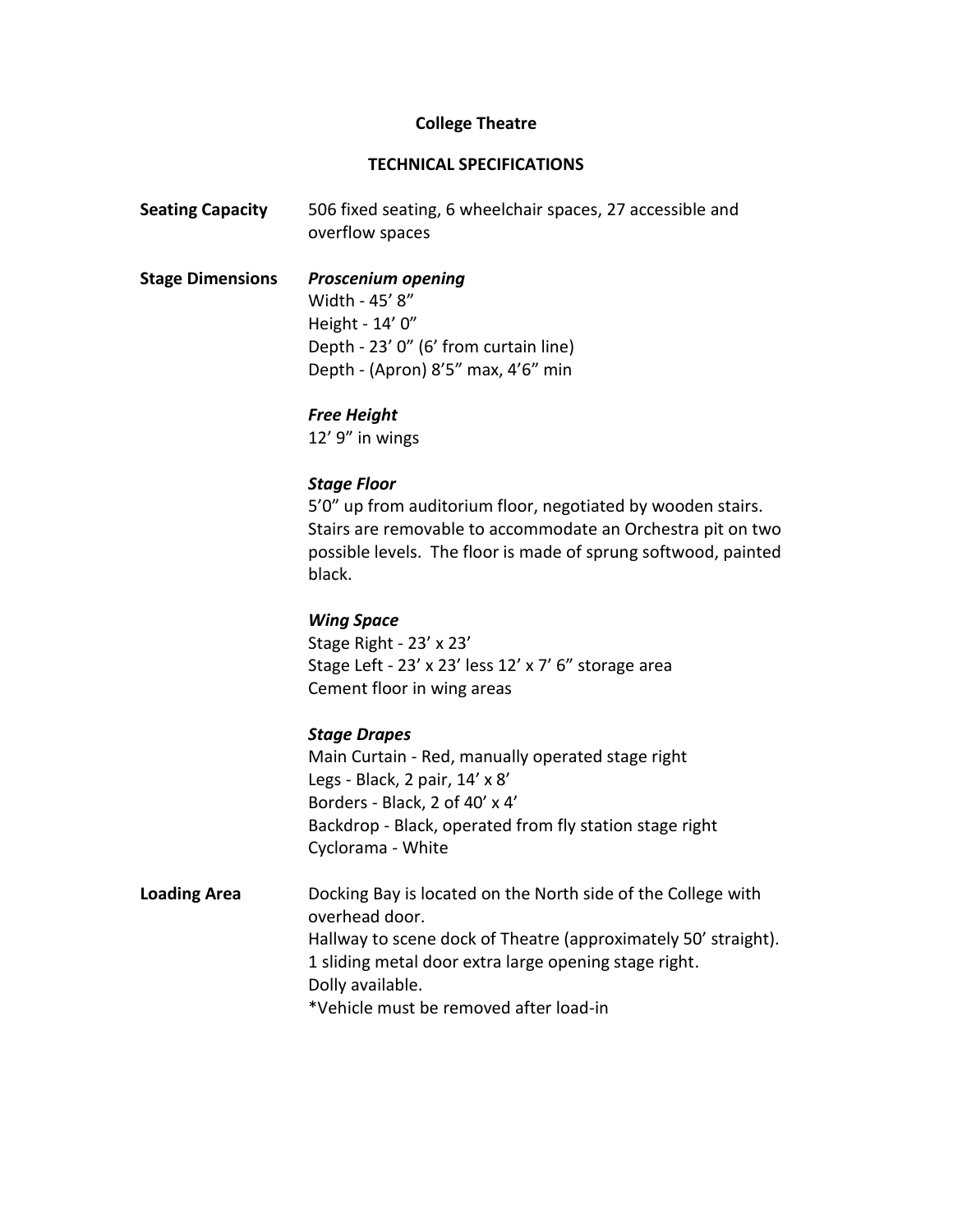## **Lighting System** *Available power*

Stage right (Mains)  $1 - 60$  Amp 3 Phase  $-5$  Wire 1 – 400 Amp 3 Phase – 5 Wire

## *Console*

ETC Ion programmable lighting console ETC modular dimming system

# *Circuits*

| 2- booth rear of Theatre | 8 - rear of Theatre      |
|--------------------------|--------------------------|
| 10 - FOH, sides          | 8 - FOH Cove fixed       |
| 8 - FOH Cove floating    | 15 - $1^{st}$ LX         |
| 15 - $2^{nd}$ LX         | $8 - 3$ <sup>rd</sup> LX |
| 6 - Wall Pocket          |                          |

# *All circuits are 20 amp each and are twist lock connections*

# *Instrumentation*

- (27) 4.5" Altman Zooms 500W
- (8) ETC Source 4 Jr. Zooms 500 W
- (16) 6" Colortran Fresnels 750W
- (4) 8" Patt 223 Fresnels (w/ barndoors) 750W
- (6) 3" Section Cyc lights (Strand 5803) 500W
- (1) Follow spot 1000W
- (14) 6x6 Ellipse step lens 750W

# **Sound System** *Mixing Console*

32+4 channel Sound Craft K2

# *CD & Tape*

 Denon D4000 Dual Tray CD Player Tascam 202 MK IV Tape Deck Lexicon MX200 Effects Processor dbx Driverack PA dbx 1066 Compressor/Limit Gate

# *Amplifiers*

(3) Bose 1800-V Power Amps (two for monitors and one for front end)

(1) Crown K1 (for front end and bass bin)

# *Speakers*

(3) JBL Control-30 2-way speaker